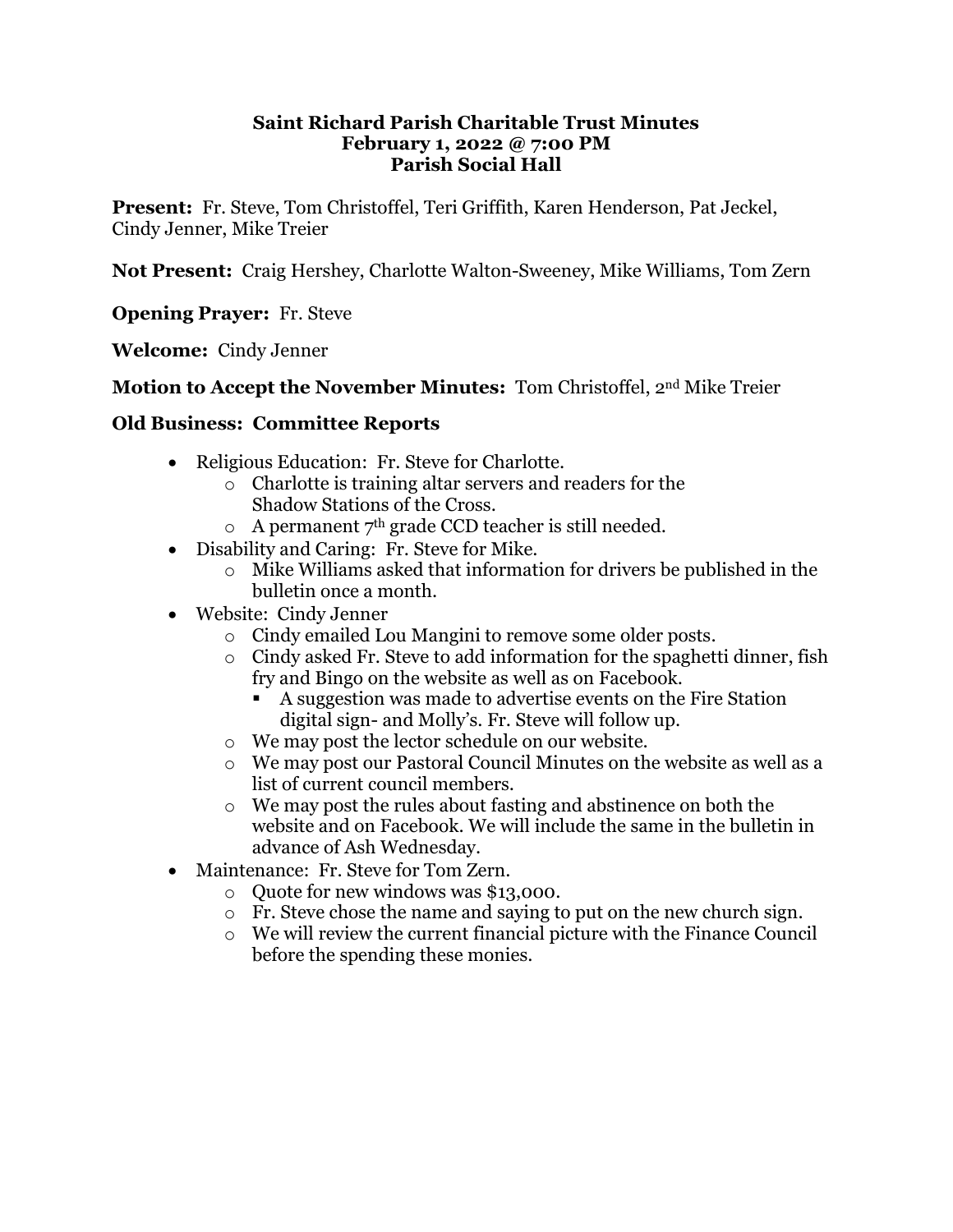# **Pastor's Report: Fr. Steve**

Finances:

Cash Balance End of December 2021 - \$12,587.92 (year start: \$20,741)

- $\triangleright$  December expenses exceeded income by (\$1,931.86) last  $(*5,305)$
- ➢ Contributions 6% below budgeted projections, or (\$12,452 YTD)

## DAC: Diocesan Annual Campaign

- $\#$  Of Gifts 161 (last month 157)
- Ave. Gift \$155
- Goal \$23,707
- Revenue: \$24,939
- Over Goal by \$1,232 YTD

## Parish Loans Starting Balances were \$20,270

We pay \$505 monthly. We will use the surplus DAC funds to pay off this debt.

| 3065-2017 | Saint Richard Parish Manheim | (296.62)    |
|-----------|------------------------------|-------------|
| 3065-2018 | Saint Richard Parish Manheim | (995.16)    |
|           | <b>Total Loan Balance</b>    | (1, 291.78) |
|           |                              |             |

| <b>Savings &amp; Loan Account Summary Report</b> |                               |                                  |                |  |
|--------------------------------------------------|-------------------------------|----------------------------------|----------------|--|
| 3065 - St Richard 065                            |                               |                                  | 12/31/21       |  |
| <b>Account#</b>                                  | <b>Account Name</b>           | Account<br><b>Classification</b> | <b>Balance</b> |  |
| 04-59061                                         | Parish Renovation Fund        |                                  | 507.36         |  |
| 04-59062                                         | Parish Vestment Account       |                                  | 1.33           |  |
| 04-59063                                         | Parish Small Projects Fund    |                                  | 3,798.49       |  |
| 04-60059                                         | Parish Matthew 25/Poor Needy  |                                  | 322.37         |  |
|                                                  | <b>Total Savings Balances</b> |                                  | 4,629.55       |  |
|                                                  |                               |                                  |                |  |